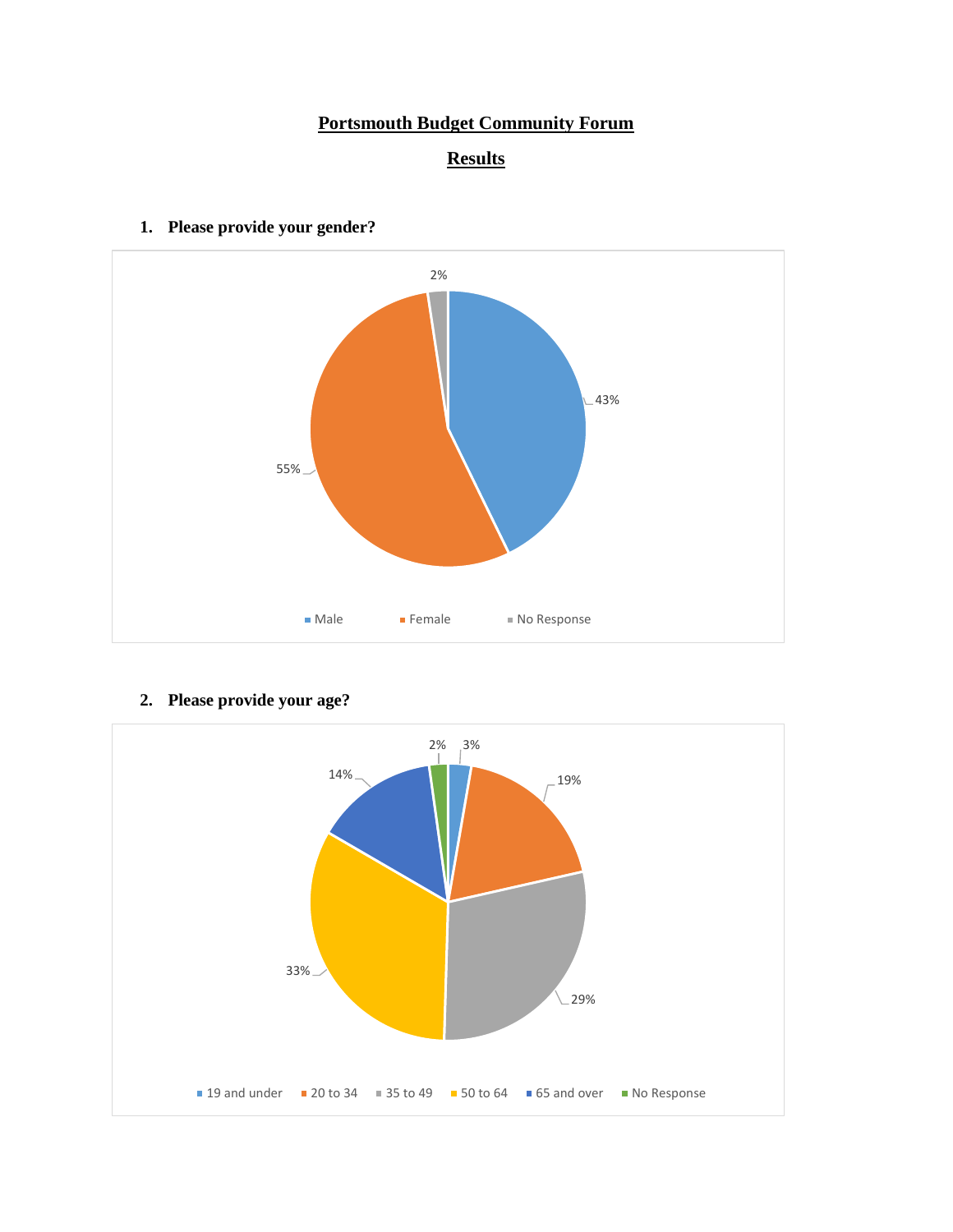### **3. Please describe your race/ethnicity?**





#### **4. What is the highest level of education you have completed?**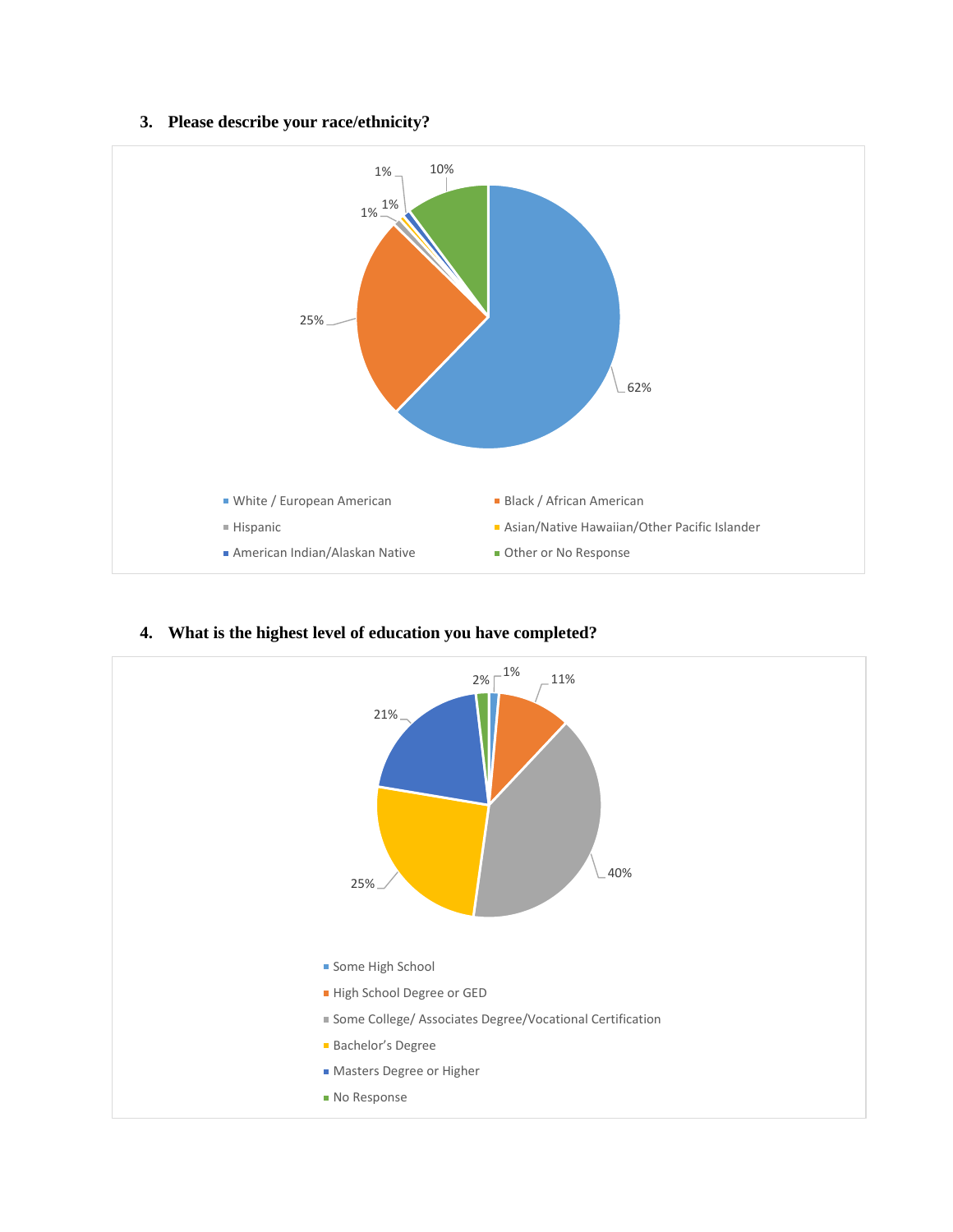

# **5. Do you have school age children in your household? If so, do they attend:**

### **6. Please select your zip code below:**

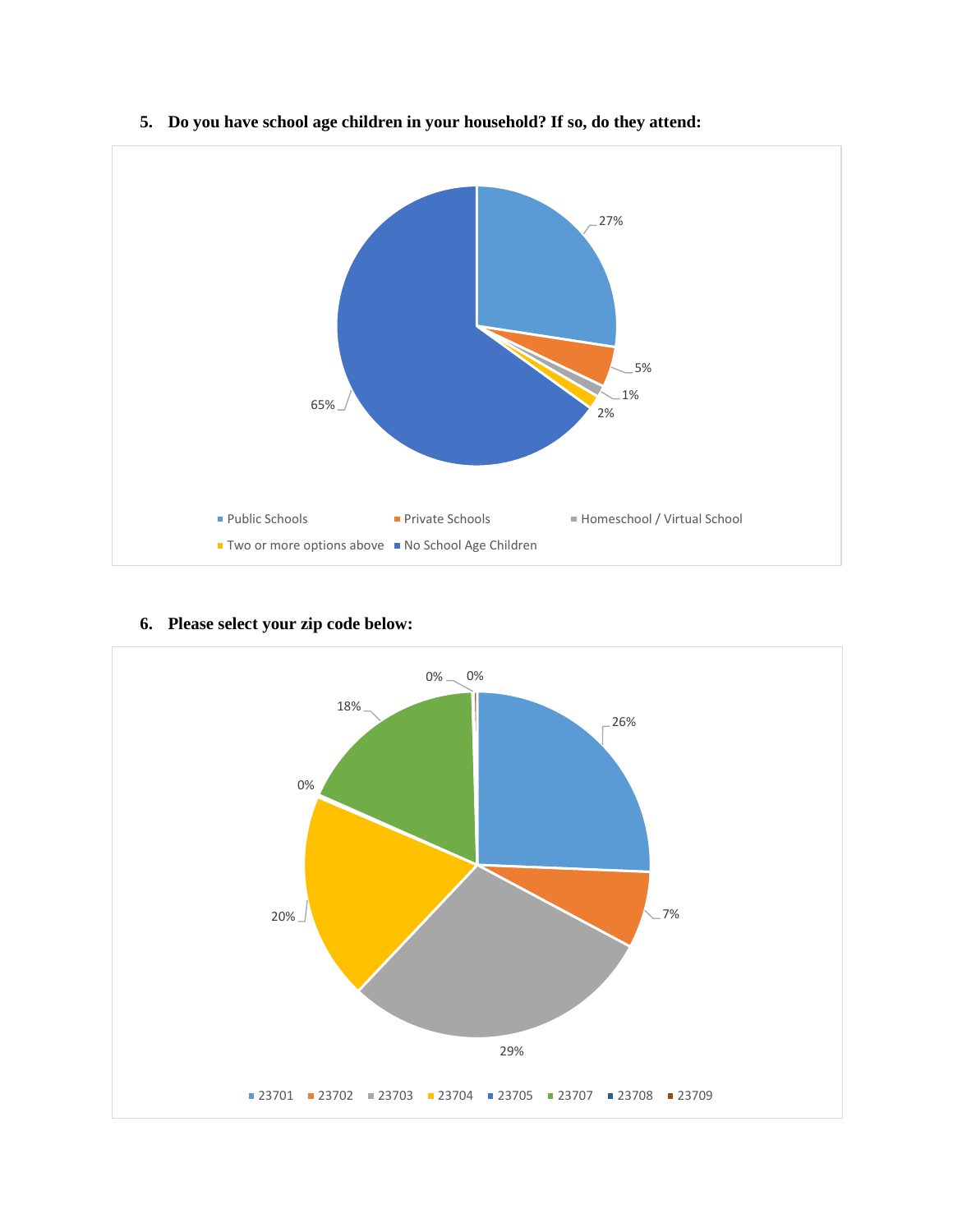

**7. What is your perception of Portsmouth Public Schools?**

**8. How satisfied are you with the overall educational experience currently offered by Portsmouth Public Schools?**

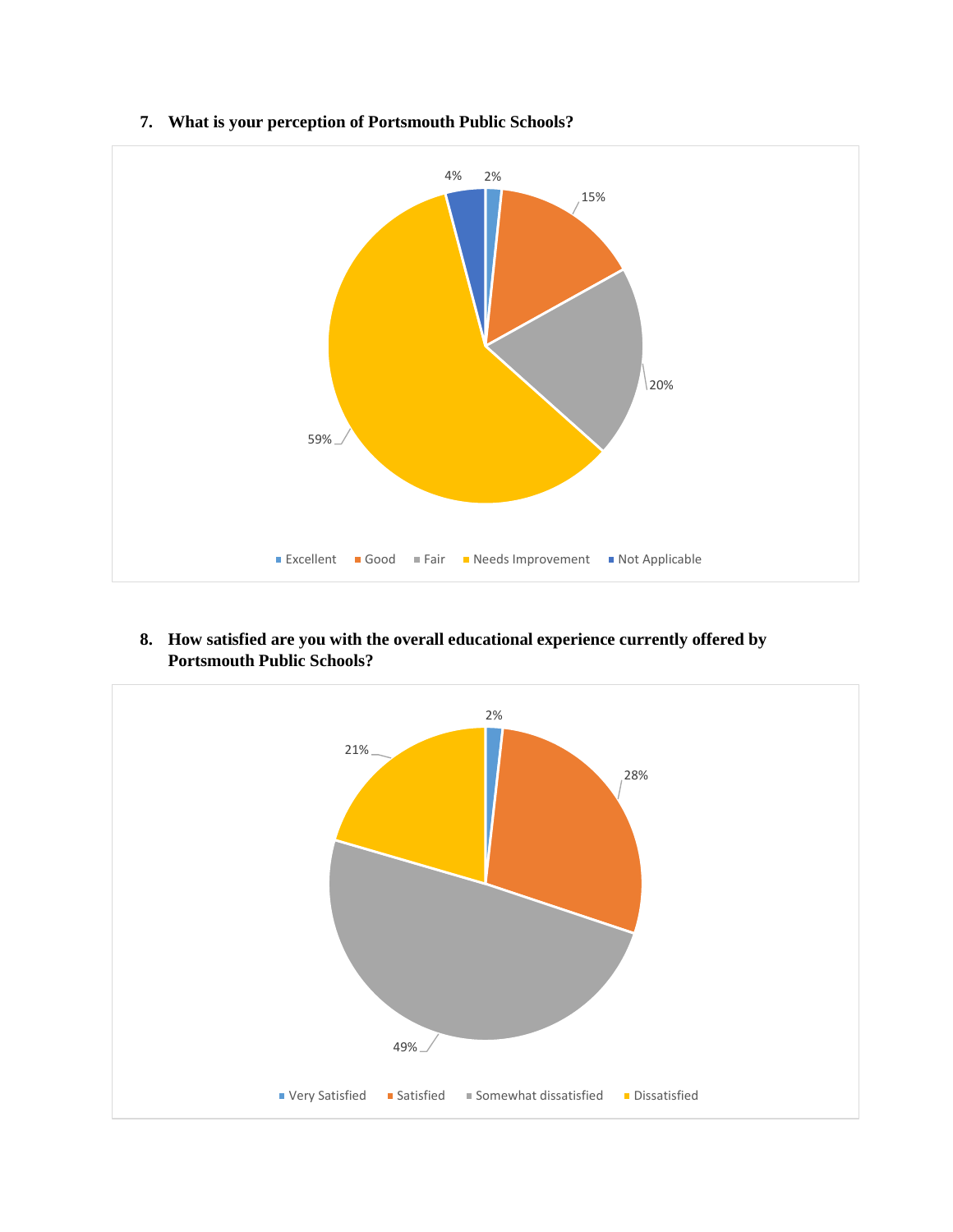

### **9. How important is safety within the school system?**

**10. Please prioritize the following based on its impact on student learning.**

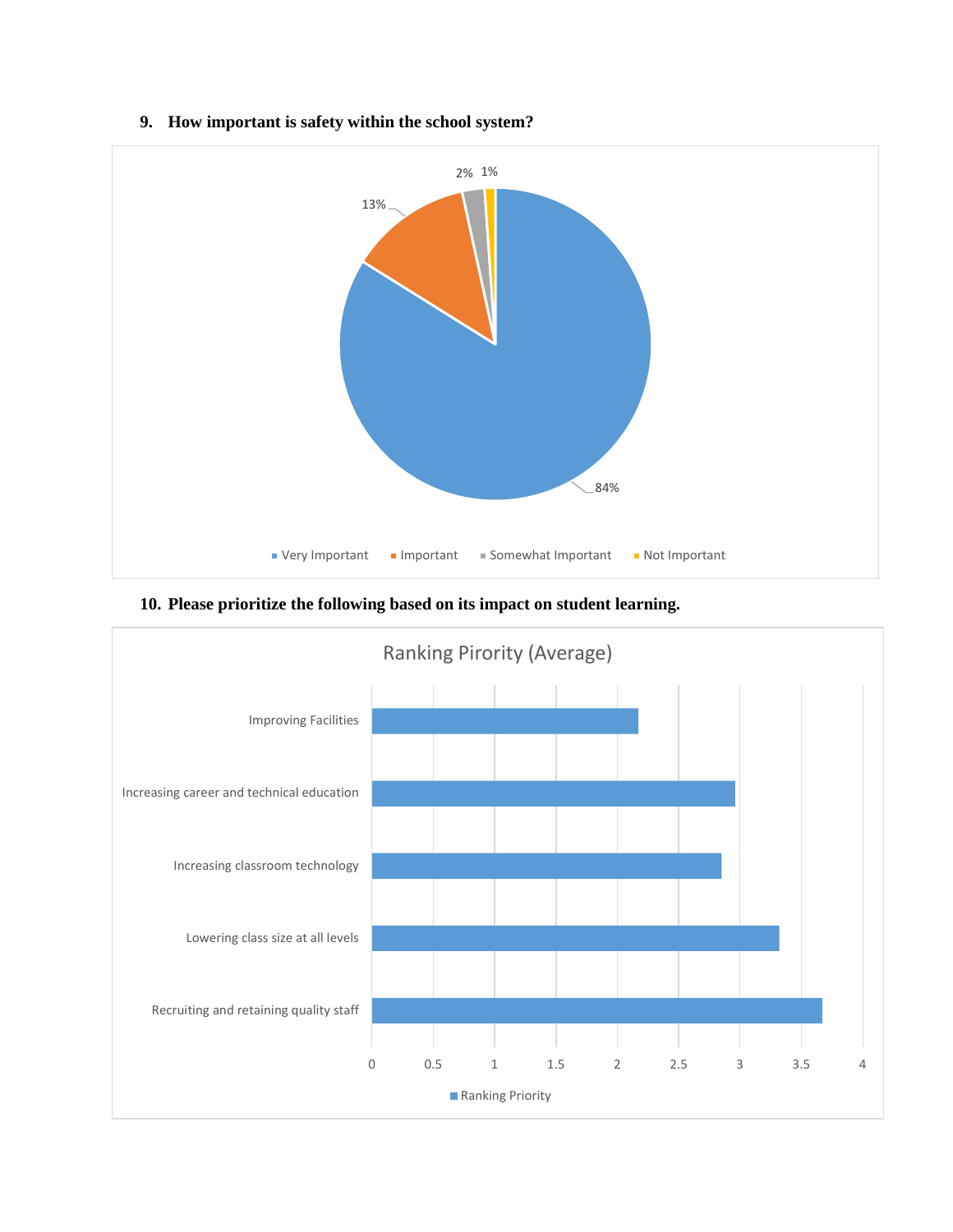

**11. How satisfied are you with the City's efforts to attract and retain business and corporate partnerships?**

**12. How satisfied are you with the services provided when you have contacted the city directly for a service related issue?**

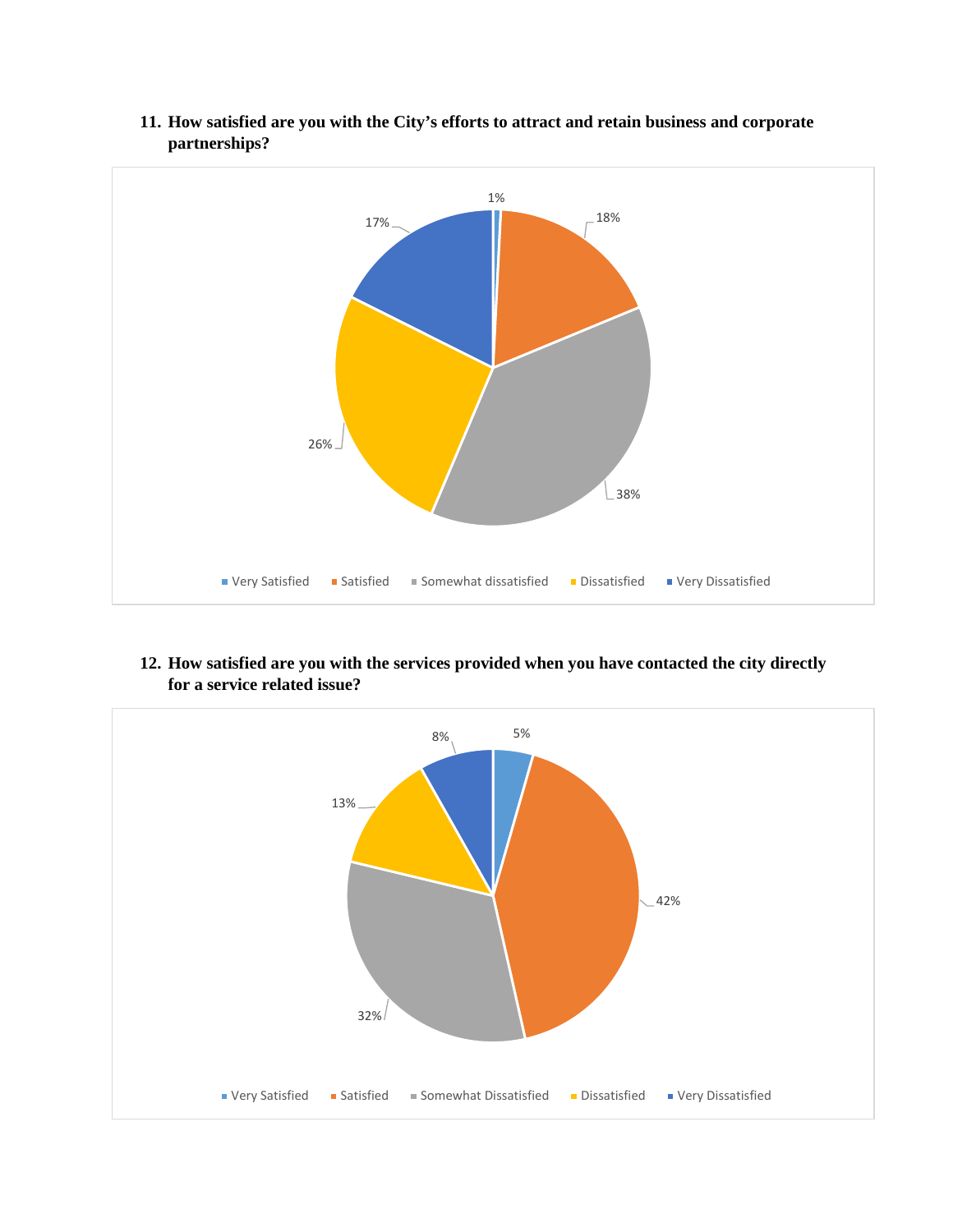

**13. Consideration to increase real estate taxes to support the continuation of services at the current level.**

**14. Consideration to increase various fees to comply with maintenance, regulation and other recovery of costs for city services.**

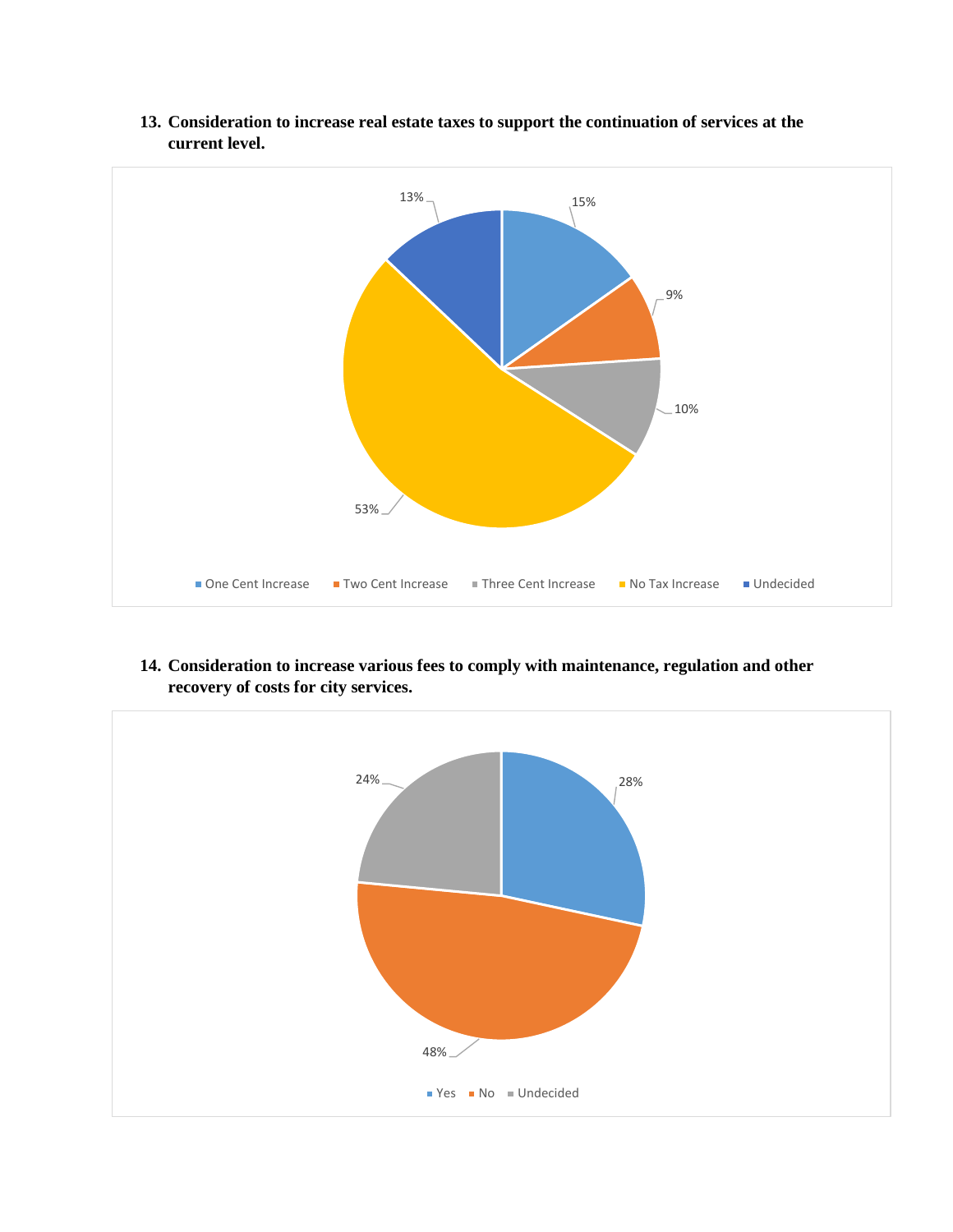

**15. Please prioritize the following maintenance areas most important to you.**

**16. Please rank the following services in order of importance to you.**

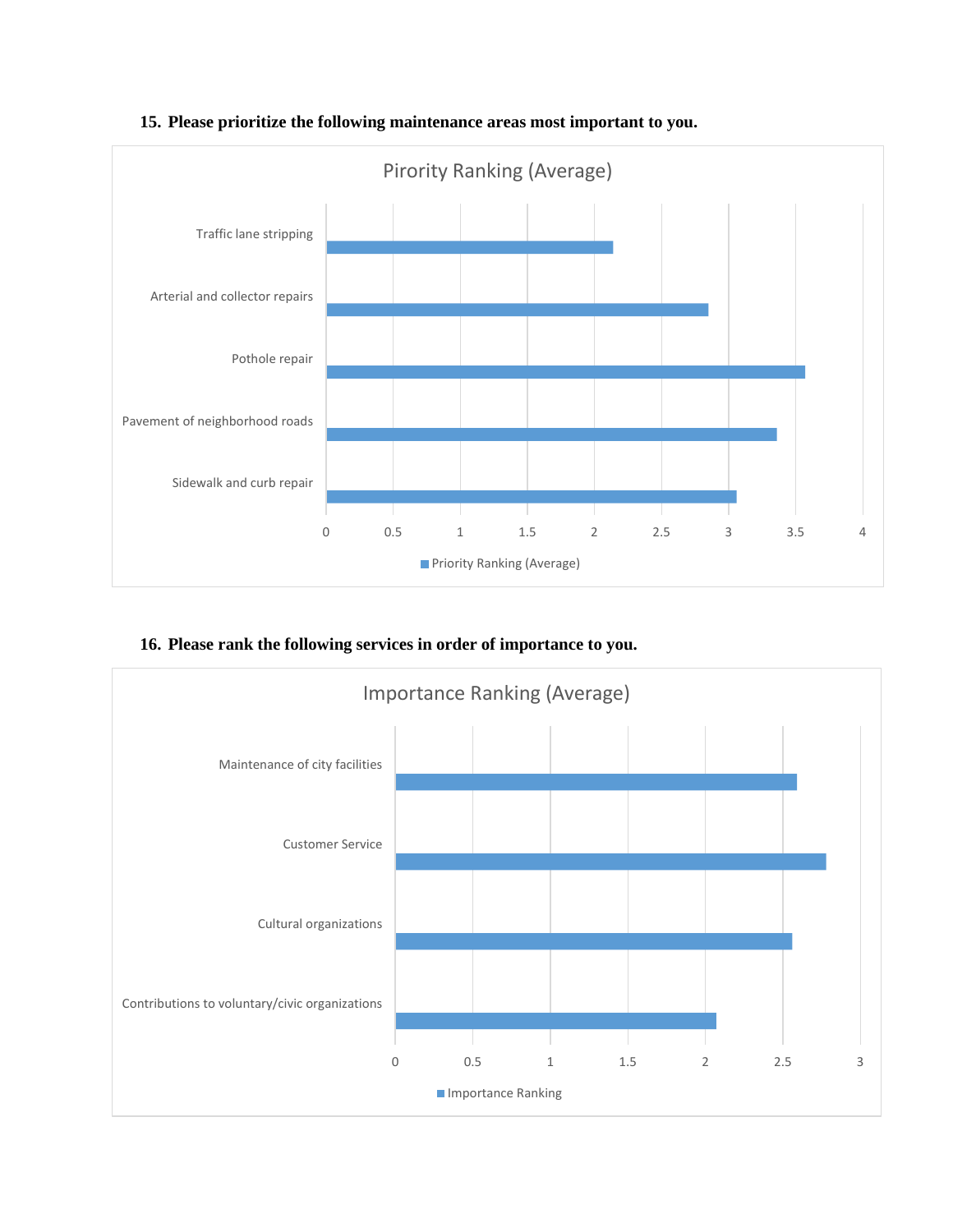

#### **17. Please rank the following services in order of importance to you.**

## **18. Please prioritize these areas based on their effectiveness in improving neighborhood/community quality of life.**